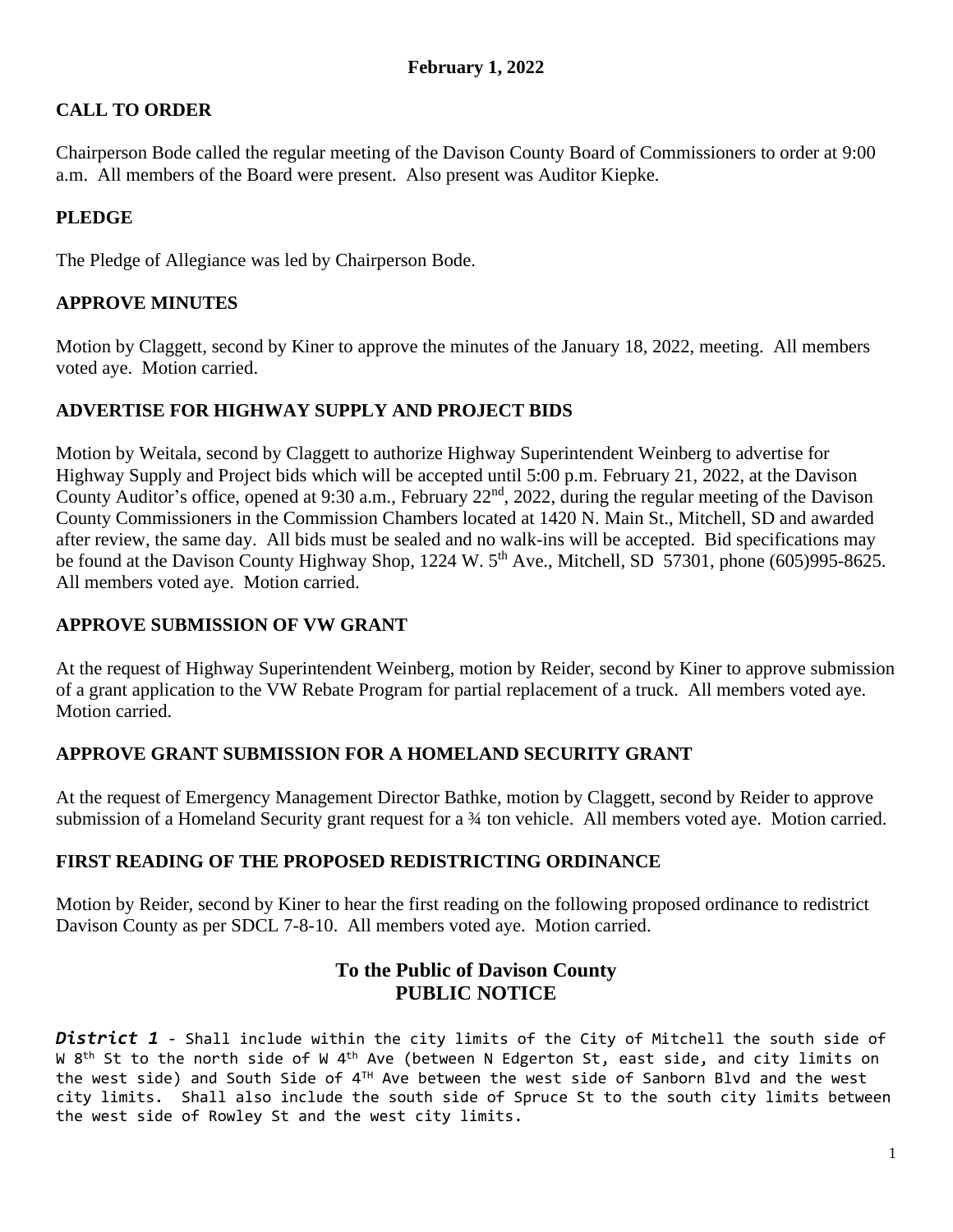Precinct 10 - Shall include the south side of 8th Ave to the north side of 4<sup>th</sup> Ave between the west side of Edgerton St to Lytle St all inside the city limits of Mitchell. Shall also include the south side of 4th Ave to the north side of Birch Ave between the west side of Sanborn Blvd and the west city limits. Precinct 11 - Shall include the south side of Birch Ave and W Ash Ave to the north side of Havens Ave between the west side of Sanborn Blvd and the west city limits. Precinct 12 - Shall include the south side of Havens Ave to the south city limits between the west side of Minnesota St and the west city limits. Precinct 13 - Shall include the south side of Havens Ave to the south city limits between the west side of Rowley St and the east side of Minnesota St.

*District 2* - Shall include within the city limits of the City of Mitchell the south side of 4th Ave to the north side of Havens Ave between the east side of Sanborn Blvd and the east city limits. Shall also include the south side of Havens Ave to the south city limits between the east side of Rowley St and the east city limits.

Precinct 14 - Shall include the south side of Ash Ave to the north side of Havens Ave between the east side of Sanborn Blvd and the west side of Foster St. Shall also include south of the Railroad ROW East of Foster St inside the city limits of Mitchell. Shall also include the south side of Havens Ave to the south city limits between the east side of Rowley St and the east city limits.

Precinct 15 - Shall include the south side of 2<sup>nd</sup> Ave to the north side of Ash Ave between the east side of Sanborn Blvd and the west side of Foster St. Shall also include the south side of 2<sup>nd</sup> Ave to the north side of Havens Ave between the east side of Foster St and the east city limits North of Railroad ROW.

Precinct 16 - Shall include the south side of 4<sup>th</sup> Ave to the north side of 2<sup>nd</sup> Ave between the east side of Sanborn Blvd and the west side of Calhoun St.

Precinct 17 - Shall include the south side of Bridle Dr to the north side of 4<sup>th</sup> Ave between the east side of Foster St and the west side of Calhoun St.

*District 3* - Shall include all of Blendon Township, all of Badger Township, all of Mount Vernon Township, all of the City of Mount Vernon, all of Beulah Township, all of Union Township, all of Lisbon Township, all of Prosper Township, all of Baker Township, all of Tobin Township, all of Rome Township, and all of the City of Ethan. Shall also include those portions of Sections 1-36 outside the City of Mitchell city limits located in Mitchell Township. Shall also include sections 1-18, 24, 25 and 36 located in Perry Township East of 411th Ave in said sections.

Precinct 1 - Shall include all of Tobin Township, Rome Township and all of the City of Ethan. Precinct 2 - Shall include all of Baker Township, Union Township, Mount Vernon Township, Blendon Towhship and all of the City of Mount Vernon. Precinct 3 - Shall include all of Badger Township, Beulah Township, Lisbon Township, and Prosper Township. Precinct 4 - Shall also include those portions of Sections 1-36 outside the city of Mitchell city limits located in Mitchell Township. Shall also include sections 1-18, 24, 25 and 36 located in Perry Township East of 411th Ave in said sections.

*District 4 -* Shall include those portions of Sections 19-23, 26-35 in Perry Township, outside the city limits of the City of Mitchell and West of 411th Ave in said sections. Shall also include those portions of Sections 3, 4, 10, 15 in Mitchell Township, outside the city limits of the City of Mitchell. Shall also include within the city limits of the City of Mitchell the north side of 4 $^{\rm th}$  Ave to the north city limits between the east side of SD HWY 37/Main St and the east city limits, the south side of 15<sup>th</sup> Ave to the north side of 4th Ave between the east side of Rowley St and the east city limits, and the north side of 4<sup>th</sup> Ave to the south side of 11th Ave between the east side of Duff St and the east city limits.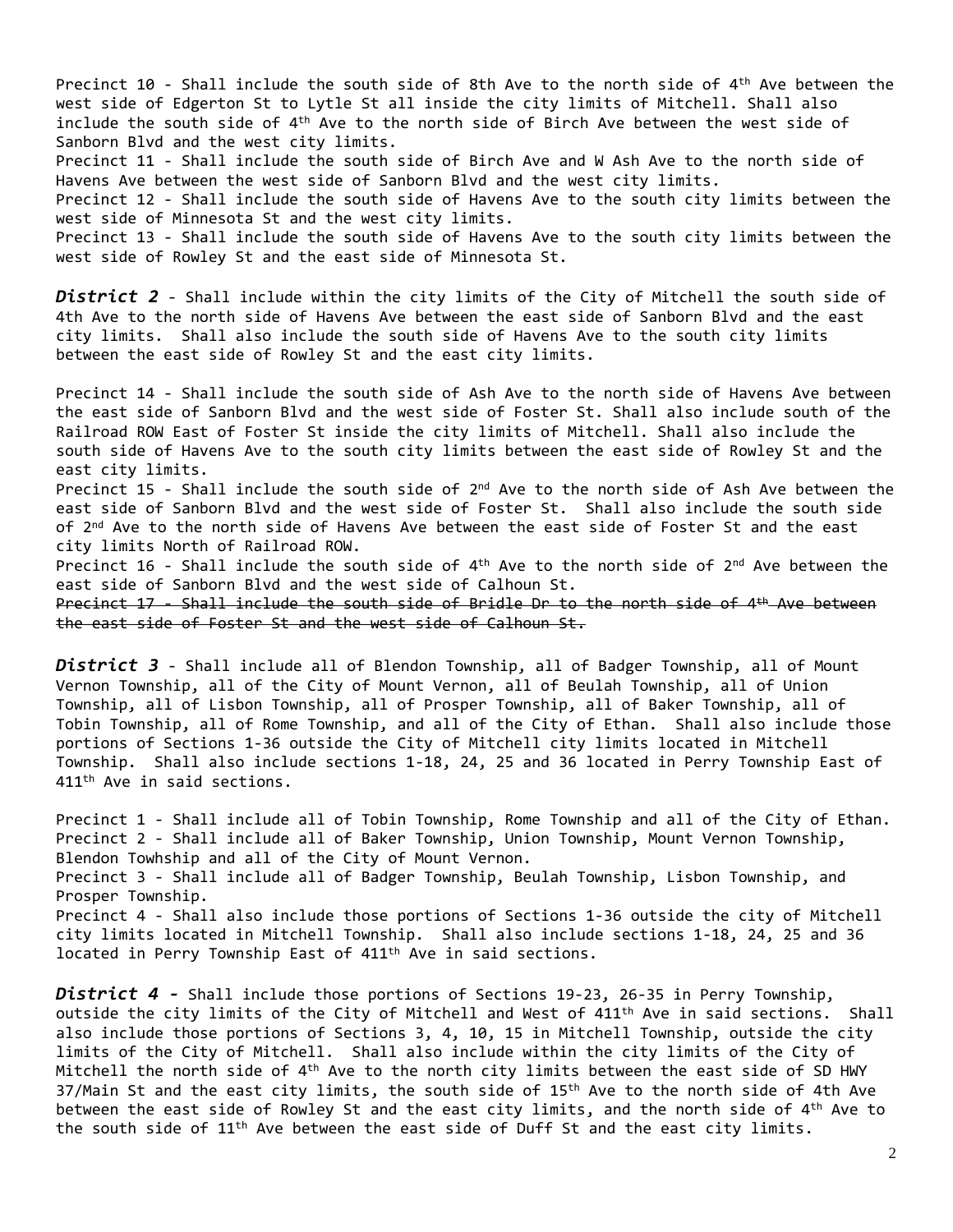Precinct 5 - Shall include those portions of Sections 19-23, 26-35 in Perry Township, outside the city limits of the City of Mitchell and west of 411th Ave in said sections. Shall also include those portions of Sections 3, 4, 10, 15 in Mitchell Township, outside the city limits of the City of Mitchell. Precinct 18 - Shall include the south side of 6th Ave/Bridle Dr to the north side of 4th Ave between the east side of Duff St and to the west side of Calhoun St. Precinct 19 - Shall include the south side of 11th Ave to the north side of 6<sup>th</sup> Ave between the east side of Duff St and the east city limits. Shall also include the north side of Bridle Dr to the East City Limits. Shall also include east of Calhoun St to the east city limits north of 5<sup>th</sup> Ave. Shall also include that area within the city limits east of Foster St between Shanard Rd and Bridle Dr. Precinct 20 - Shall include from the south side of 38 $^{\text{th}}$  Ave to the north side of 11 $^{\text{th}}$  Ave

between the east side of Main St/SD HWY 37 to west side of Foster St inside the city limits. Shall also include the south side of  $15<sup>th</sup>$  Ave to the north side of  $11<sup>th</sup>$  Ave from the west side of Main St to the east side of Rowley St.

*District 5 -* Shall include within the city limits of the City of Mitchell the north side of 15<sup>th</sup> Ave to the north city limits between the west side of SD HWY 37 and the west city limits. Shall also include within the city limits of the City of Mitchell the south side of 15th Ave to the north side of 11th Ave between the west side of Rowley St and the west city limits. Shall also include within the city limits of the City of Mitchell the south side of 11<sup>th</sup> Ave to the north side of 8<sup>th</sup> Ave between the west side of Duff St and the west city limits. Shall also include within the city limits of the City of Mitchell the south side of  $8^\text{th}$  Ave to the north side of 4 th Ave between the west side of Duff St to the east side of Edgerton St.

Precinct  $6$  - Shall include the north side of 23<sup>rd</sup> Ave to the north city limits between the east/north sides of Indian Village Road and the west side of SD HWY 37. Precinct  $7$  - Shall include the north side of  $23^{rd}$  Ave to the south side of S Harmon Dr between the west/south sides of Indian Village Rd to the west city limits. Precinct 8 - Shall include the south side of  $23^{rd}$  Ave to the north side of  $15^{th}$  Ave between the west side of SD HWY 37/Main St and the west city limits. Shall also include the south side of 15<sup>th</sup> Ave to the north side of 11<sup>th</sup> Ave between the west side of Rowley St to the west city limits. Shall also include the south side of 11<sup>th</sup> Ave to the north side of 10<sup>th</sup> Ave between the west side of Duff St and the west city limits. Shall also include South Side of  $10<sup>th</sup>$  Ave to North  $8<sup>th</sup>$  Ave west side of Minnesota St to the west city limits. Precinct 9 - Shall include the south side of  $10^{\text{th}}$  Ave to the north side of  $4^{\text{th}}$  Ave between the west side of Duff St and East Side of Minnesota St.  $\,$  Shall also include the south side of  $8^{\text{th}}$ Ave to the north side of 4<sup>th</sup> Ave between the west side of Minnesota St and the east side of Edgerton St.

A map can be found on file at the Davison County Auditor's office, 200 East 4<sup>th</sup> Avenue, Mitchell, SD 57301.

#### **All interested parties may be present and be heard on said request, either in person or by agent. Written comments will be taken until 5:00 p.m., February 7, 2022, in the Davison County Auditor's office.**

#### **SET DATE AND TIME FOR SECOND READING FOR PROPOSED REDISTRICTING ORDINANCE**

Motion by Claggett, second by Kiner to set the second reading of the proposed ordinance to redistrict Davison County as per SDCL 7-8-10 on February 8, 2022, at 9:15 a.m., in the Davison County Commission Chambers located in the North Offices at 1420 N. Main St., Mitchell, SD. All members voted aye. Motion carried.

#### **APPROVE RAFFLE REQUEST**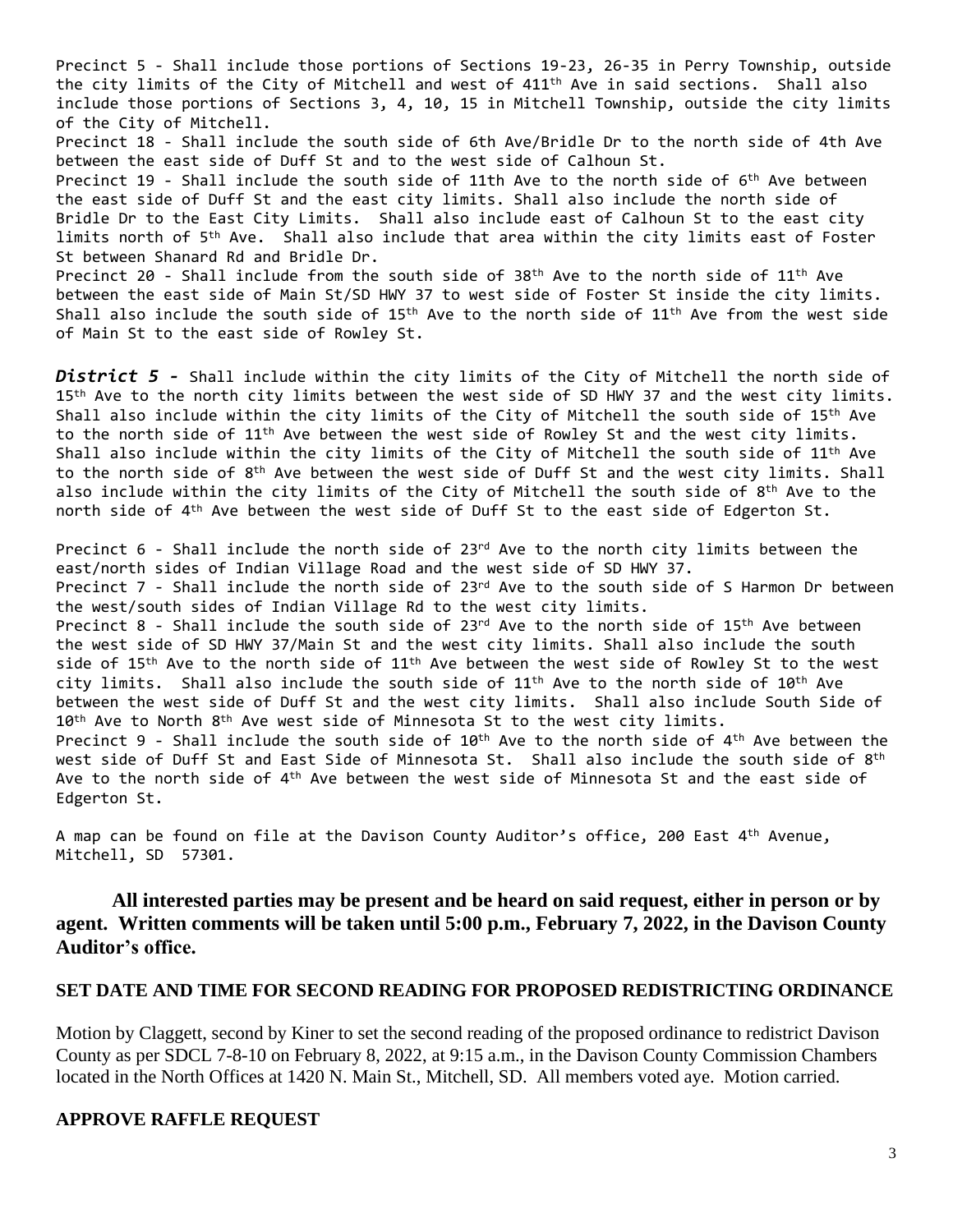At the request of Steve Thuringer, motion by Reider, second by Kiner to approve a raffle request for the Mitchell Friends of NRA to be held from February  $1 -$  June 1, 2022, with a value of \$1,500. All members voted aye. Motion carried.

# **ACKNOWLEDGE VOLUNTEERS**

Motion by Kiner, second by Reider to acknowledge volunteers for the month of February 2022, with the full list on file in the Davison County Auditor's office. All members voted aye. Motion carried.

# **APPROVE BILLS**

Motion by Weitala, second by Claggett to approve the following bills for payment. All members voted aye. Motion carried.

### **GENERAL FUND:**

**COMM:** Prof Fees/Tristar Benefit Admin-426.00**; JUD:** Jury Fees/Jurors-423.52**; TREAS:** Supplies/First Dakota Nat'l Bank-5.00**; CRT APPTED ATTY:** Crt Appted Atty/The Sharp Firm, Prof LLC-1,697.50, Morgan Theeler LLP-439.80, Pub Def Contract/Alvine Weidenaar LLP-16,229.16, Douglas Papendick-16,229.16**; CRTHOUSE:** Gas & Electric/Northwestern Energy-4,412.81**; NORTH OFF;** Gas & Electric/Northwestern Energy-2,262.05**; SHERIFF:** Cellular Service/Verizon Wireless-648.89**; JAIL:** Jail Supplies/Charm-Tex Inc-482.80**; FAIR:** Phones/Verizon Wireless-41.91**; CO EXTENSION:** Utilities/CenturyLink-27.06**; WEED:** Utilities/Verizon Wireless-41.91**; HIWAY:** Utilities/Northwestern Energy-3,874.79, Verizon Wireless-83.82**; EMG MGMT:** Utilities/CenturyLink-13.53, Northwestern Energy-113.58, Verizon Wireless-30.06, Emg Accuml/Verizon Wireless-117.84**; M&P:** M&P SDACO/SDACO M&P-638.00**; 911:** Communications/City of Mitchell Police Dept-16,093.01.

#### **GENERAL FUND:**

**COMM:** Prof Fees/Wellmark Insurance-570.00, First Bankcard-367.12, Publishing/Daily Republic Forum Communications-375.42, Utilities/Brenda Bode-50.00, John Claggett-50.00, Kim Weitala-50.00**; JUD:** Prof Fees/Dakota Counseling-3,303.76, Carol Johnson-340.00, Mary Anne Cassel Meyer-72.20, Stephanie Moen & Assoc-465.00**; AUD:** Utilities/Susan Kiepke-50.00**; TREAS:** Passport Postage/First Bankcard-125.25, Supplies/First Dakota Nat'l Bank-8.00, First Bankcard-84.99, McLeod's Printing-17.28, State MV Supplies/First Bankcard-85.00, McLeod's Printing-17.28, Utilities/David Beintema-50.00, Tonya Ford-50.00, Rachel Soulek-50.00**; STATES ATTY:** Prof Fees/Yellow Robe Consulting-1,500.00, Juv Div Fees/A & B Business Solutions-113.06, Catherine Buschbach-50.00, Med Prof Fees/Avera Queen of Peace Hosp-1,392.66, Books/West Payment Center-472.91**; CRT APPTED ATTY:** Crt Appted Atty/Douglas Papendick-1,687.00**; PUB SFTY BLDG:** Repairs/First Bankcard-29.67, Menards-82.50, Water & Sewer/City of Mitchell-1,389.06, Phone/Robert Faas-50.00, Jamie Sloan-50.00**; CRTHOUSE:** Repairs & Maint/Chuck's Paint & Blinds-50.38, Golden West-78.23, Runnings Supply-71.94, Phone/Robert Love-50.00, Joel Rang-50.00**; DOE:** Supplies/First Bankcard-234.21, Utilities/Blake Biggerstaff-50.00, Karla Love-50.00, Carla Wittstruck-50.00**; ROD:** Rentals/Bureau of Administration-36.25, Supplies/First Bankcard-22.40**; NORTH OFF:** Repairs/Advance Auto Parts-57.98, First Bankcard-315.07, Supplies/First Bankcard-28.82, Water & Sewer/City of Mitchell-43.74**; VET:** Supplies/Carquest of Mitchell-27.54, McLeod's Printing-31.15, Utilities/Craig Bennett-50.00, Alexander Kraus-50.00**; COORD:** Postage/Qualified Presort-681.83, Postage Meter Fees/Qualified Presort-195.03, Copy Mach Maint/A & B Business Solutions-30.76, Access Systems-37.55**; HR:** Supplies/GFC Leasing-47.42, Montgomery's Furniture-1,599.92, Utilities/Tonya Meaney-50.00**; SHERIFF:** Repairs Patrol Car/Big E Auto Service-660.05, Office Supplies/Innovative Office-589.48, Gas Patrol Car/First Bankcard-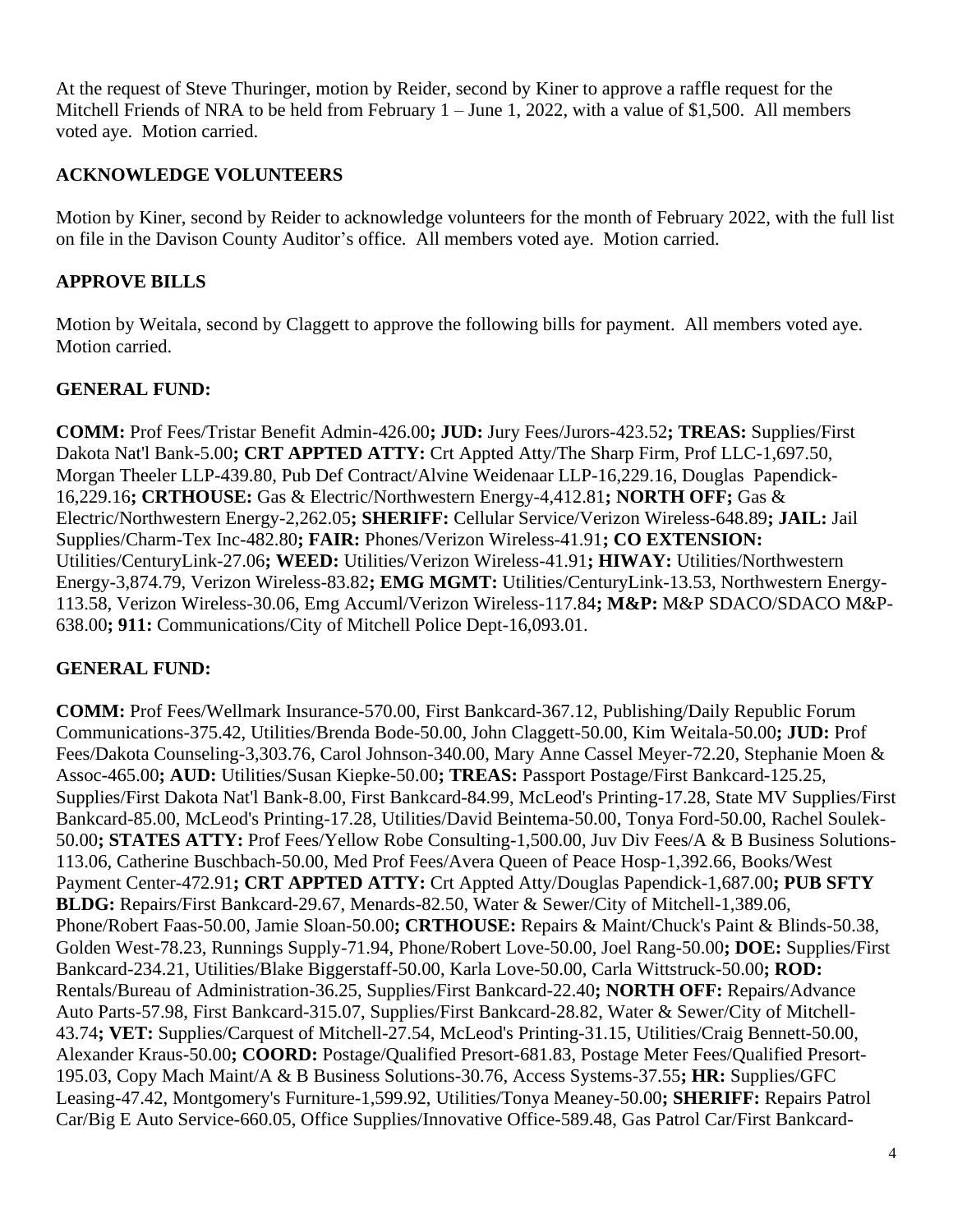603.84, Matt Huber-45.99, Cellular Service/Grace Murphy-50.00, Dawn Grissom-50.00**; JAIL:** Medicine/Avera Medical Group Radiology Mitchell-277.88, Avera Medical Group Surgical Mitchell-965.52, Avera Queen of Peace Hosp-7,816.97, Lewis Drug Stores-3,871.60, Mitchell Regional Ambulance-936.00, Physicians Laboratory-39.68, Fed Inmate Med/Lewis Drug Stores-15.99, Office Supplies/Ginger Faas-100.00, Innovative Office-283.79, Jail Supplies/Lewis Drug Stores-3.51, Kitchen Supplies/Jones Supplies-300.37, Uniforms/Jack's Uniforms & Equip-96.89, Prisoner Food/Summit Food Service-10,234.16, Contracts/Daily Republic Mitchell-655.20, FNIC-160.00, Office Advantage-211.70, Medical Waste Transport-210.38, Inmate Services/Swanson Services Corp-1.60**; CORONER:** Coroner Fees/Sanford Health-4,440.00**; WELFARE:** Supplies/Qualified Presort-11.96, Transients/First Bankcard-33.70, Travel/Christine Norwick-13.23, Ofc Utilities/Christine Norwick-50.00**; MENT HANDICAP:** Handicapped Dakotabilities/Dakotabilities-360.00**; MENTAL ILL:** Committals/Douglas Papendick-707.00, Hearings/Mark Katterhagen-12.00, Darcy Lockwood-12.00, Lucy M Lewno-236.53, Yankton Sheriff's Ofc-50.00**; CO EXTENSION:** Postage/Qualified Presort-14.84, Supplies/McLeod's Printing-12.99, Trvl & Conf/Christine Norwick-13.23**; WEED:** Utilities/City of Mitchell-9.21**; P & Z:** Supplies/McLeod's Printing-99.90**; HIWAY:** Repairs & Maintenance/Dockendorf Equipment-4,538.99, Hohbach Electric-113.27, Interstate Tire & Auto-20.00, RDO Equipment-161.74, Supplies & Materials/Interstate Tire & Auto-40.00, Auto Graphics LLC-52.62, Mitchell Iron & Supply-129.58, Tractor Supply Credit Plan-43.74, Utilities/City of Mitchell-109.08, Jack Sorenson-50.00, Clayton Wells-50.00, Signage & Materials/Newman Traffic Signs-1,657.82, Projects/Prahm Construction-174,432.00, Oth Projects/SD Dept of Transportation-1,707.82, Gravel/Dixie Veurink Trucking-93,750.00, Brian Nesheim-25,000.00**; EMG MGMT:** Utilities/Jeff Bathke-50.00, City of Mitchell-29.22, Karen Wegleitner-50.00**; M&P:** M&P Supplies/US Records Midwest-1,401.97.

# **APPROVE TIMESHEETS**

Motion by Claggett, second by Weitala to authorize chairperson to sign department head timesheets as supervisor. All members voted aye. Motion carried.

# **PAYROLL FOR THE MONTH OF JANUARY**

Commissioner-\$7,501.52, Auditor-\$13,133.13, Treasurer-\$12,210.49, State's Attorney-\$29,854.16, Public Safety Building-\$6,133.78, Gen. Government Building-\$3,159.00, Director of Equalization-\$20,117.98, Register of Deeds-\$12,711.25, North Offices-\$5,476.40, Veterans' Services-\$6,686.27, County Coordinator- \$518.80, HR-\$4,189.35, 24/7 Program-\$1,592.95, Sheriff-\$37,195.47, County Jail-\$100,057.15, Emergency Management-\$3,688.00, County Road & Bridge-\$42,280.00, Welfare-\$2,229.03, Community Health Nurses- \$2,894.41, WIC-\$2,936.00, Fairgrounds-\$3,364.52, Extension-\$378.98, Weed Control-\$2,893.32, Planning/Zoning-\$5,756.40.

#### **CANNABIS INCUBATOR DISCUSSION**

Steve Buysman, business consultant for various entities, requested to speak to the commissioners regarding a small business incubator hoping to attract the cannabis industry. He further requested the Zoning Ordinance be amended to permit cultivation, extraction and testing of cannabis. No action was taken.

#### **APPROVE INTRODUCTORY RAISES**

Motion by Claggett, second by Kiner to approve a wage increase of \$.50 per hour for Deputy Treasurer/Auditor Nikki Weber effective February 5, 2022, as she has successfully completed a six-month introductory period. All members voted aye. Motion carried.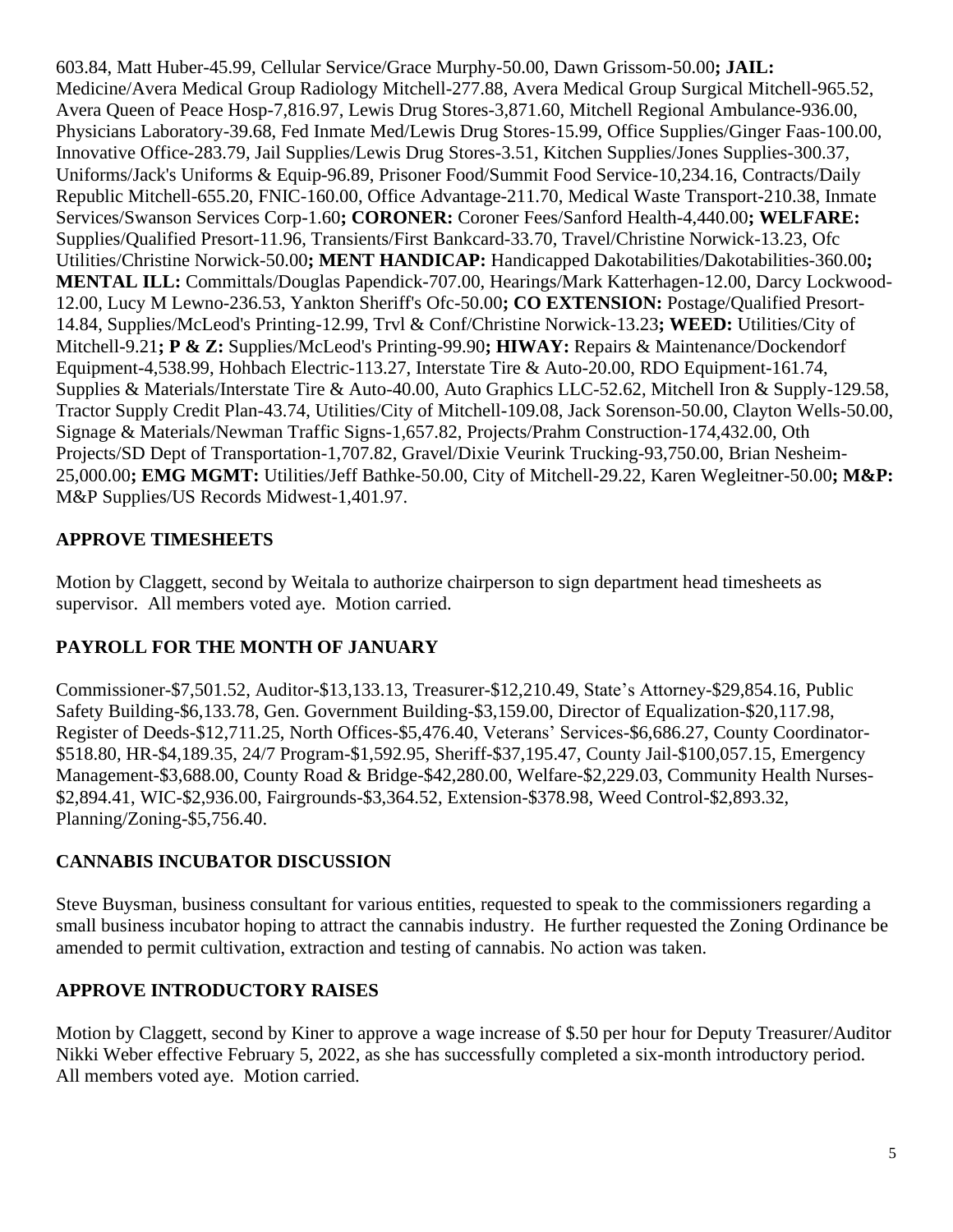Motion by Weitala, second by Claggett to approve a wage increase of \$.50 per hour for full-time Corrections Officer Tyler Bier effective January 22, 2022, as he has successfully completed a six-month introductory period. All members voted aye. Motion carried.

Motion by Weitala, second by Reider to approve a wage increase of \$.50 per hour for VSO Alex Kraus effective February 5, 2022, as he has successfully completed a six-moth introductory period. Voting aye Weitala, Reider, Claggett, Bode. Voting nay Kiner as he wanted the increase to be \$1.00 as requested. Motion carried.

# **APPROVE RECLASSIFICATION AND WAGE INCREASE**

Motion by Kiner, second by Weitala to the reclassification of David Suarez from full-time Corrections Officer to Corrections Sergeant with a wage increase of \$.50 per hour effective February 5, 2022, with an additional \$.50 per hour after successful completion of a six-month probationary period. All members voted aye. Motion carried.

### **ACCEPT RESSIGNATIONS AND AUTHORIZE ADVERTISEMENT FOR REPLACEMENT**

Motion by Kiner, second by Reider to accept the resignation of Sheriff's Deputy Daren Moke, effective February 7, 2022, and to authorize advertisement for the position. All members voted aye. Motion carried.

Motion by Kiner, second by Claggett to accept the resignation of DOE Administrative Assistant I Stephanie Friesen, effective February 10, 2022, and to authorize advertisement for the position. All members voted aye. Motion carried.

### **NEW HIRE**

Motion by Reider, second by Claggett to approve the hire of Steve Brink as a part-time Deputy Sheriff at a rate of \$24.05 effective January 18, 2022. All members voted aye. Motion carried.

# **APPROVE EQUITABLE WAGE INCREASE**

Motion by Reider, second by Claggett to approve an equitable wage increase of 2.5% plus \$.50 for Diversion Coordinator Katie Buschbach, effective January 1, 2022. All members voted aye. Motion carried.

#### **APPROVE TRAVEL REQUEST**

At the request of States Attorney Miskimins, motion by Weitala, second by Claggett to approve travel and expenses for Diversion Coordinator Katie Buschbach to travel to Yankton, SD on February 2 & 3, 2022, to assist with the start-up of their diversion program. All members voted aye. Motion carried.

#### **ACCEPT DONATION**

At the request of Treasurer Beintema, motion by Claggett, second by Weitala to accept a donation from the DesLaures family for the framing of an antique Davison County map. All members voted aye. Motion carried.

#### **SIGN JOINT POWERS AGREEMENT**

At the request of Sheriff Harr, motion by Claggett, second by Reider to authorize chairperson to sign the James Valley Multi-Jurisdictional Drug Task Force Joint Powers Agreement. All members voted aye. Motion carried.